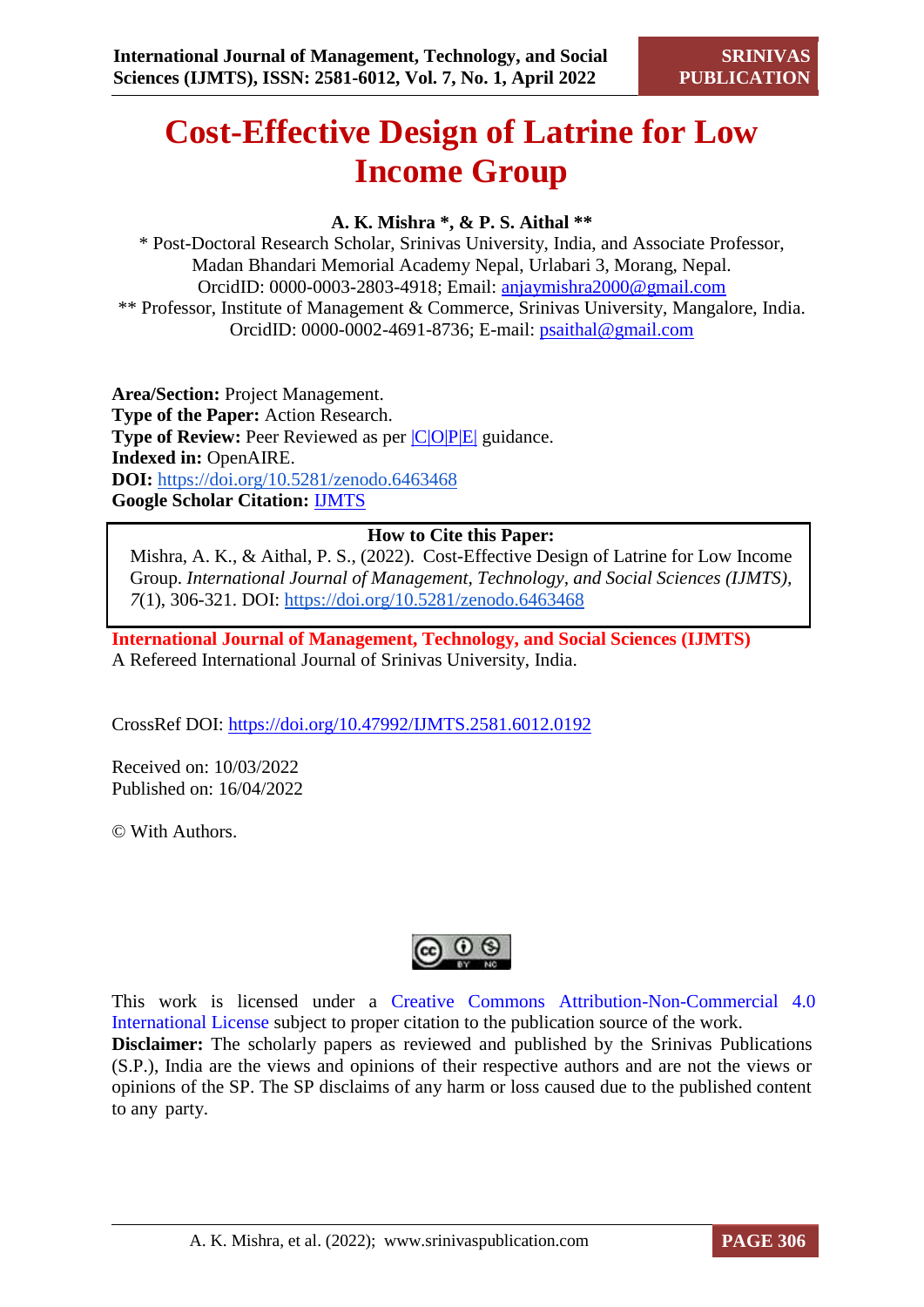## **Cost-Effective Design of Latrine for Low Income Group**

**A. K. Mishra \*, & P. S. Aithal \*\***

\* Post-Doctoral Research Scholar, Srinivas University, India, and Associate Professor, Madan Bhandari Memorial Academy Nepal, Urlabari 3, Morang, Nepal. OrcidID: 0000-0003-2803-4918; Email: [anjaymishra2000@gmail.com](mailto:anjaymishra2000@gmail.com) \*\* Professor, Institute of Management & Commerce, Srinivas University, Mangalore, India. OrcidID: 0000-0002-4691-8736; E-mail: [psaithal@gmail.com](mailto:psaithal@gmail.com)

## **ABSTRACT**

**Purpose:** *Latrine is a symbol of cleanness. It is most to have a latrine even for getting basic government facilities. Though the country is declared ODF, in reality, it is difficult to maintain the status for long. There are pieces of evidence that the declared ODF zones have reverted to open defecation over time. It was in this context, that the study was carried out to explore appropriate latrines to be constructed in the case of Mahottari District, Nepal.* 

**Design/Methodology/Approach:** *Two communities namely Khyarmara (of Bardibas Municipality wards no. 10 and 11) and Pipara (of Pipara rural municipality, wards no. 1 to 7) were selected for the study. Household surveys along with the observation of the latrines constructed in the homestead, focus group discussion with the local people and key informants with the local implementers are the main sources of data followed by secondary data.* 

**Findings/Result:** *The study has identified three different types of latrines existing in the study areas including water seal offset type single pit latrine (SO), latrine with the septic tank (LST), and water seal offset type double pit latrine (DO). By and large, SO-type latrines exist in the study area. It was found that 87 % of the latrines are currently sustained (SL), whereas the rest fall under either the sustained but at risk (SAR) category or simply not sustained (NS). The study analysis showed that the water seal offset double pit latrine (DO) is more sustainable and cost-effective in comparison to other types of latrines that exist in the study area. This led to the recommendation for constructing DO types of latrines in the study areas. It is very challenging for people having low income to afford to construct the latrines. Therefore, it is worthwhile to provide certain support in terms of capital subsidy to construct the latrines for the weaker section of society.*

**Originality/Value:** *This is significant to policymakers and designers to overcome the issue of toilet construction.* 

**Paper Type:** *Action Research* **Keywords:** Types of Latrine, Cost, Suitability, Design, Income

#### **1. INTRODUCTION :**

Housing for the low-income groups seems difficult to be addressed although it is a fundamental right based on the constitution of Nepal [1] then toilet facilities would not be easy. Globally, several methods are found to be assessed for fulfilling housing needs. Nepal is also estimating and attempting to fulfill housing needs [2, 3, and 4]. For the holistic development of human civilization, the basic facilities should be focused on.

Mahottari district has been divided into 10 municipalities and 5 Rural Municipalities with 111,034 households (formerly 66 village development committees  $\&$  3 municipalities). As per the population census of 2068, the total population of the Mahottari district is 7, 01,037. Among them, the male is 3, 58,144, and the female is 3, 42,893(CBS, 2011 as cited in Jha and Jha, 2019) [5].

Like the majority of districts in the Terai region, the Mahottari district has also a record of poor hygiene and sanitation practices with concern to open defecation. The eradication of open defecation had not been the priority of the local population and it was rather accepted as social culture. People felt more comfortable defecating in the open public spaces than in latrines which used to be practiced in society with a supportive mindset and as a part of their culture. The situation was so poor that there used to be feces along the two sides of the road from Pipara to Vitthamod and Pipra to Janakpur for about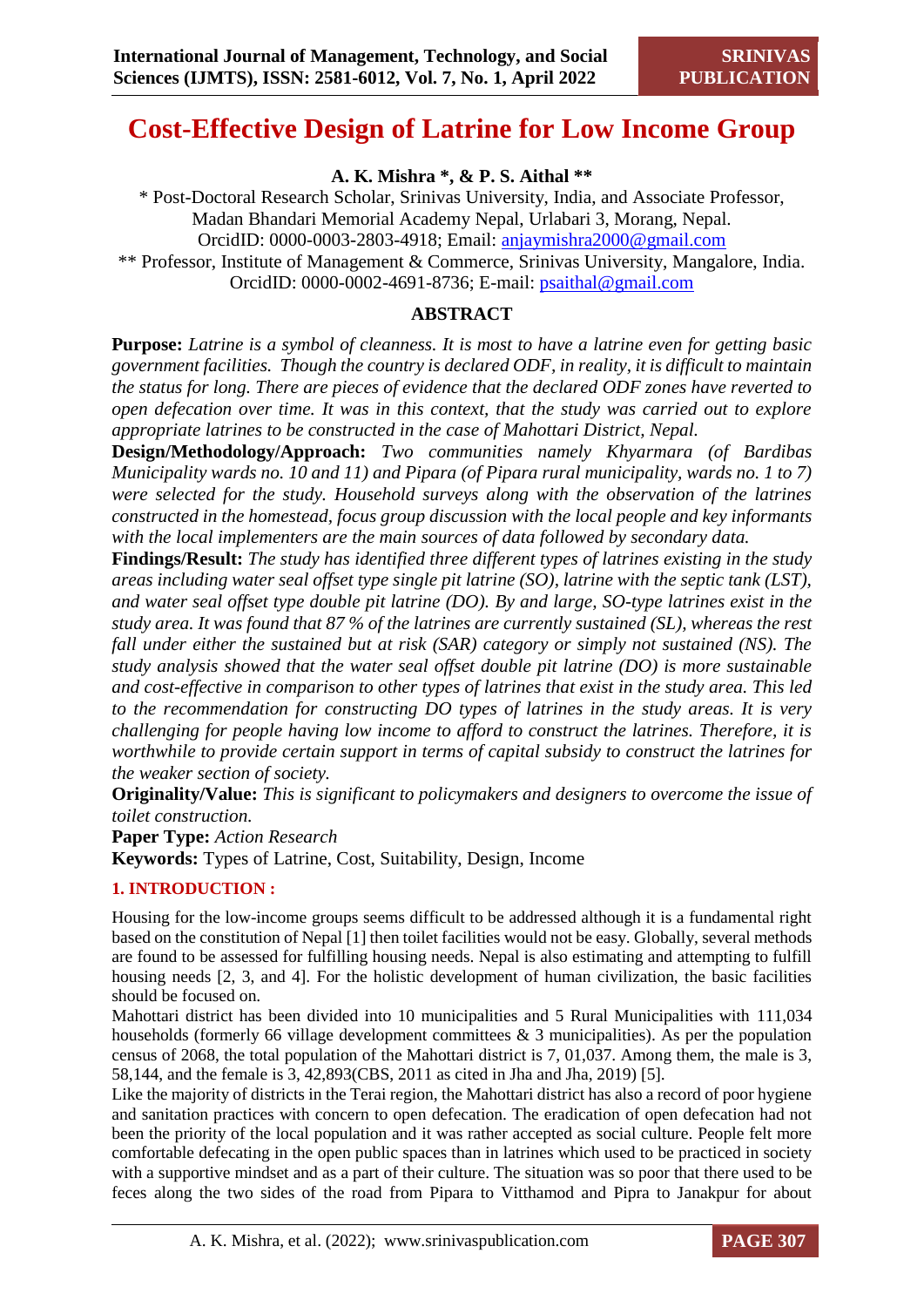approximately 14 km and around 1-foot depth and it was even reported as the *"Longest Open Toilet"* in Nepal in a newspaper. However, the lack of spaces for individual household latrines, high population density in the society as well as poverty-driven economic problems for construction prevailed in the existence of the practice of open defecation in the study area. Moreover, there was no government subsidy to construct individual household latrines.

The Open Defecation Free (ODF) Zone declaration program was started by Government in 2010, followed by Sanitation and Hygiene Master Plan brought into action in 2011(MoU, 2069/070) [6]. Under this Khayaramara of Bardibas Municipality of Mahottari district had the opportunity to receive support from the government. At present, all the municipalities and rural municipalities have been declared ODF zone. Mahottari dwellers have been chanting an inspiring slogan *"Mahottari basi ko abhibhara, khulla disamukta banau gau sahar sara",* this means ODF is the responsibility of the public of the Mahottari district. This will be maintained to access affordable latrines to all; however, this kind of study has not been conducted yet.

#### **2. OBJECTIVES :**

The main objective of the study is to find out the convenient and cost-effective design of the latrine for Mahottari District, Nepal.

#### **3. LITERATURE REVIEW :**

#### **3.1 Sanitation Target:**

Sanitation is considered a milestone for public health, development, and prestige. Sanitation facility is the fundamental right of every citizen which is an approach that keeps places tidy, especially by managing human waste. Around the globe, helpless disinfection stays a significant danger to improvement, affecting the nation's progress in wellbeing, instruction, and sexual orientation value, social and monetary turn of events. Since sterilization joins with wellbeing, schooling, and destitution, so it is a significant supporter of the accomplishment of objective 7 of the Millennium Development Goals which states "By 2015, halve the proportion of people without sustainable access to safe drinking water and basic sanitation".

Nepal had targeted to achieve water supply coverage of 73 % and sanitation coverage of 53 % then at par with MDG Goal 7, which are already surpassed by the coverage of water and sanitation within Nepal [7].

Worldwide 2.5 billion individuals including 840 million kids don't utilize improved sterilization. 1.2 billion (right around one-fifth of the total populace) practice open poop in provincial zones, this is the situation of 1 out of 3 individuals (UNICEF, 2009) [8]. In Nepal, sanitation promotion was prioritized only after the declaration of the Sanitation Decade in 1981 by the United Nations. During the early days, only 6 % of the total households present in 1990 had latrine facilities which gradually increased in the subsequent years. In CBS 2011 [5], sanitation coverage is quoted at 62 %. Currently, the country's sanitation coverage has increased notably within the period of five years (2011-2016) after the enforcement of the Sanitation and Hygiene Master Plan (SHMP) and the massive expansion of the ODF campaign (NSHCC, 2011) [9]. This ODF campaign has significantly contributed to the vision of the Government of Nepal **'Prosperous Nepal, Happy Nepali'.** The current sanitation coverage in Nepal is 100 % (NMIP/DWSSMM, 2020) [10] which have access to latrine/sanitation. "With due respect to the declaration of 753 Rural Municipalities, Metro/Sub-Metro/Municipalities and 77 districts as open defecation free, *I declare Nepal as Open Defecation free Country besides I call upon people of Nepal to move towards total Sanitation country and achieve the target of sustainable development goal (SDG 6.2) by 2030"* stated by Honorable Prime Minister of Nepal on 30th September 2020 [7].

Cross country development for Open defecation free (ODF) is going on by Sanitation and Hygiene Master Plan in 2011. At present, the information delivered by the Environmental Sanitation Section (ESS) of the Department of Water Supply and Sewerage Management (DWSSM) shows those 7 areas, 77 Districts, 753 Municipalities/Rural regions have been pronounced open defecation free (ODF) zone (ESS/DWSSM, 2020) [11] with an expanding pattern of ODF affirmation of the most recent five years. The open defecation-free (ODF) movement is guided by the principle of community-wide total sanitation led by local bodies with flexibility in approach and technologies. The continuity of ODF and its advancement towards total sanitation depends on several factors like motivation, financial, technical, institutional, and political.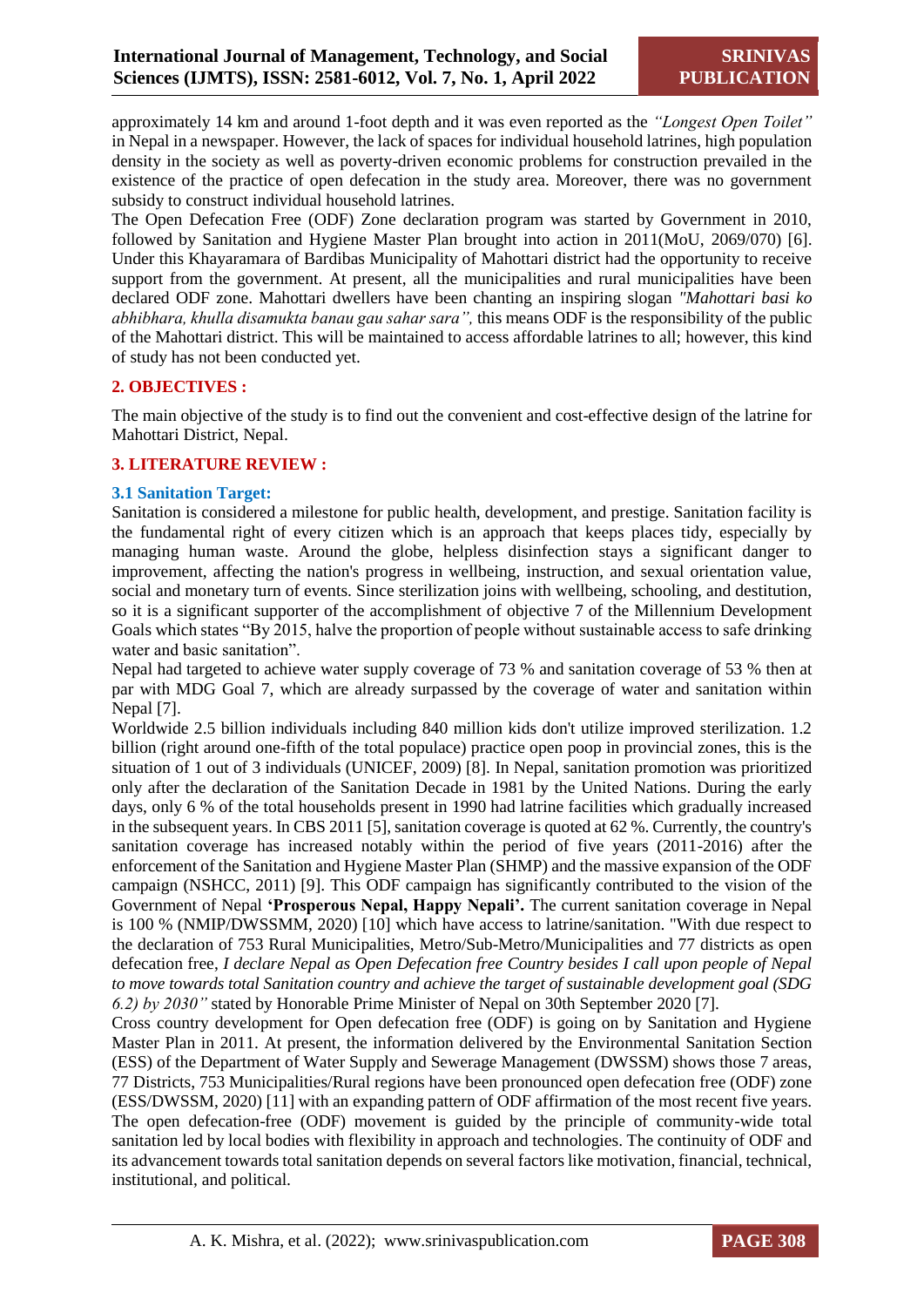Nepal National Sanitation Policy, 1994, characterizes sterilization as all exercises which improve and continue cleanliness to raise personal satisfaction and the soundness of a person. It incorporates legitimate techniques for removal of human excreta, individual cleanliness, food cleanliness, appropriate dealing with, capacity and utilization of drinking water, appropriate strong and fluid garbage removal, and legitimate creature garbage removal as the vital parts of sterilization. The Urban Water Supply and Sanitation Policy – 2009 states that sterilization is the sheltered administration of human excreta, including the equipment (lavatories, and so on) and programming (guideline, cleanliness, advancement, and so on) expected to diminish fecal-oral sickness transmission. Hence, hygiene and sanitation are interlinked entities for public health and environmental sustainability.

Within ten municipalities and five Rural municipalities of Mahottari District, the total population benefitted from the water supply is 548,759 (87.71% of the total population) and the total number of households benefitted from latrine facilities is 111,034 (100%) of the total households [12]. With this coverage, Mahottari District stands at 73rd position among all the districts in water and sanitation coverage within Nepal.

#### **3.2 Different Types of Existing Household latrine across the physiographic regions:**

There are different types of Latrines for households as per the Environmental Sanitation Section of DWSSM (Source: DWSSM, 2011) [13].

- Water Seal Offset Type Single pit latrine
- Water Seal Direct Pit Latrine
- Ventilated Improved pit Latrine (Sulabh)
- Latrine for differently able people
- Latrine with septic tank & soak pit
- Eco-san Latrine (Dry -type)
- Eco-san Latrine (Wet -type)

Table 1 Shows different latrines being constructed across the physiographic regions of the country along with the cost of construction [14]. While investing in latrine construction, it is necessary to consider the local income level to provide sustainability to these latrines. The locally available construction materials also play an important role not only in construction but also in maintenance works.

| <b>S.</b> | <b>Regions</b> | <b>Latrine Options</b>                                                              |                                                | <b>Costs (NRs.)</b>                                |                             |
|-----------|----------------|-------------------------------------------------------------------------------------|------------------------------------------------|----------------------------------------------------|-----------------------------|
| N.        |                |                                                                                     | <b>Local</b><br><b>Material</b><br><b>Cost</b> | <b>Non-Local</b><br><b>Material</b><br><b>Cost</b> | <b>Total</b><br><b>Cost</b> |
| 1.        | Mountain       | Offset type Double pit Latrine<br>(Wooden stick, bamboo Mats,<br>dry stone wall)    | 10.034                                         | 3,000                                              | 13,034                      |
|           |                | Direct Pit VIP latrine (Wooden<br>stick, bamboo Mats, dry stone<br>wall)            | 7,685                                          | 3,000                                              | 10,685                      |
|           |                | Pour Flush Double pit Latrines<br>(Wooden stick, bamboo Mats,<br>dry stone Masonry) | 10,054                                         | 3,000                                              | 13,054                      |
| 2.        | Hill           | Offset Type, Double Pit Latrine<br>(Dry stone Masonry)                              | 9797                                           | 3,000                                              | 12,797                      |
|           |                | Offset Type, Double Pit Latrine<br>(Dry Stone Masonry)                              | 8695                                           | 3,000                                              | 11,695                      |
|           |                | Direct Pit, VIP latrine (Dry)<br>Stone Masonry)                                     | 8585                                           | 3,000                                              | 11,585                      |
|           |                | Offset Type, VIP latrine with<br>attached Pit (Dry stone Masonry)                   | 10,054                                         | 3,000                                              | 13,054                      |

#### **Table 1:** Types of Household Latrines Used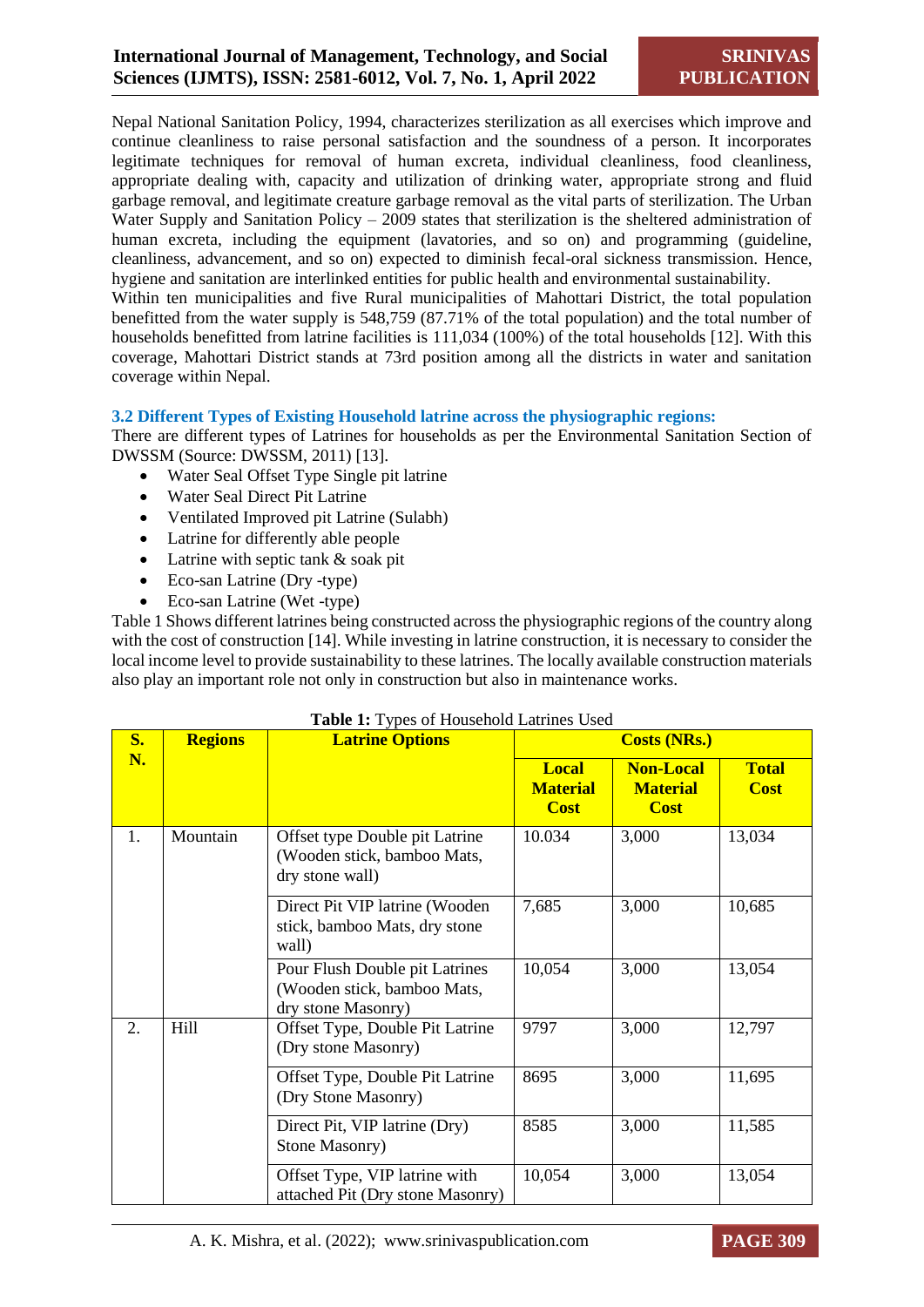## **International Journal of Management, Technology, and Social Sciences (IJMTS), ISSN: 2581-6012, Vol. 7, No. 1, April 2022**

**SRINIVAS PUBLICATION**

|             |  | <b>SULAV</b> Latrine in stone<br>Masonry with pre-cast Rings  | 10.014 | 3,000 | 13,014 |
|-------------|--|---------------------------------------------------------------|--------|-------|--------|
|             |  | Pour flush & stone masonry                                    | 10,014 | 3,000 | 13,014 |
| Terai<br>3. |  | Offset Type VIP latrine with<br>attached pit (Bricks Masonry) | 10,014 | 3,000 | 13,014 |
|             |  | Sulabh Latrine in stone masonry<br>with pre-cast Rings        | 10,860 | 3,000 | 13,860 |
|             |  |                                                               |        |       | [14]   |

The National Water Plan Nepal 2005 has categorized sanitation service levels for rural and urban communities as (a) Pit latrines, (b) Ventilated Improved (VIP) Latrines, (c) pour-flush latrines for the rural communities, and d) latrines associated with individual septic tanks and toilets associated with sewer framework in center metropolitan territories where inhabitants can bear to share the capital venture just as the activity and upkeep cost. Proper consideration is needed to introduce various latrine options to suit the people, places, and princes in diverse socio-economic and ecological conditions such as for rural hill Single Direct Pit, Single Pit Offset Latrine, Double Pit Offset Latrine and VIP Latrine with Per capita Technology cost is \$8, 16, 19 and 10 respectively. Similarly, for Rural Terai PF Single Pit, PF Double Pit, ECOSAN and Septic tank with soak pit with Per capita Technology cost are \$ 36, 42, 36 and 97 respectively; Even for Semi-Urban and Urban same sanitation technology with an added cost in urban area Latrine with sewer connection was additional with Per capita Technology cost in \$95 [15].

#### **(a) Simple Pit latrine:**

A simple pit latrine does not require water. This could be constructed with local materials and a concrete slab. The pit should be well linked with stones, bricks, or concrete rings for durability. Although it is easier and cheaper to construct, there may be the presence of flies and insects, if it is not maintained properly. It is suitable for mountain and hill areas where water is scarce. A pit Latrine comprises of a physically worked top to cover the squat opening to make it fly tight and scent tight. These restrooms are reasonable for less thickly populated regions where space is accessible for moving the toilet when it is full. "The simple pit latrine is a failure model although it may help develop a habit of using latrine while permanent latrine increases the use level" [16].

#### **Types of Latrines draw:**

#### **DIRECT PIT LATRINE (DP)**



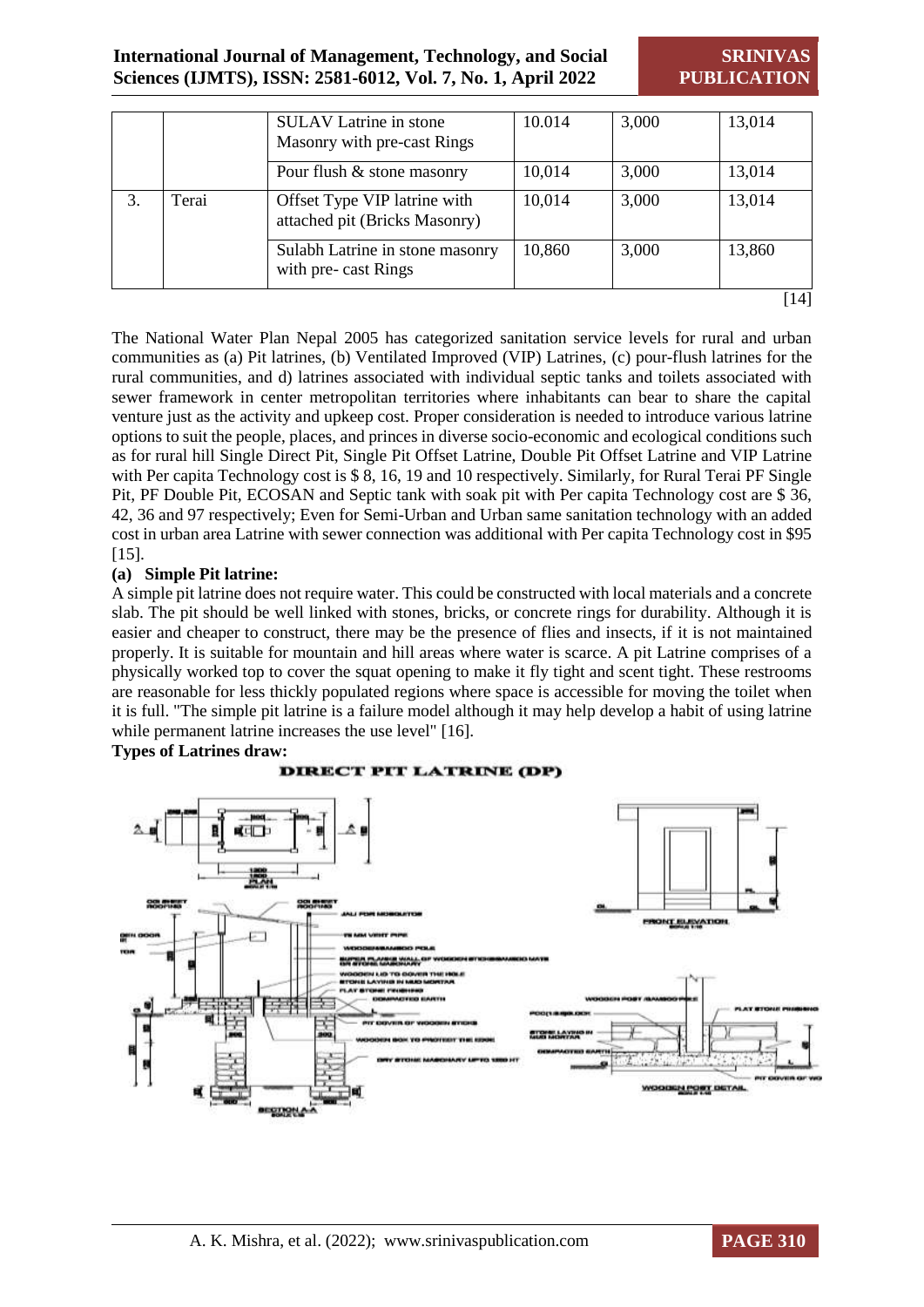

**SRINIVAS PUBLICATION**



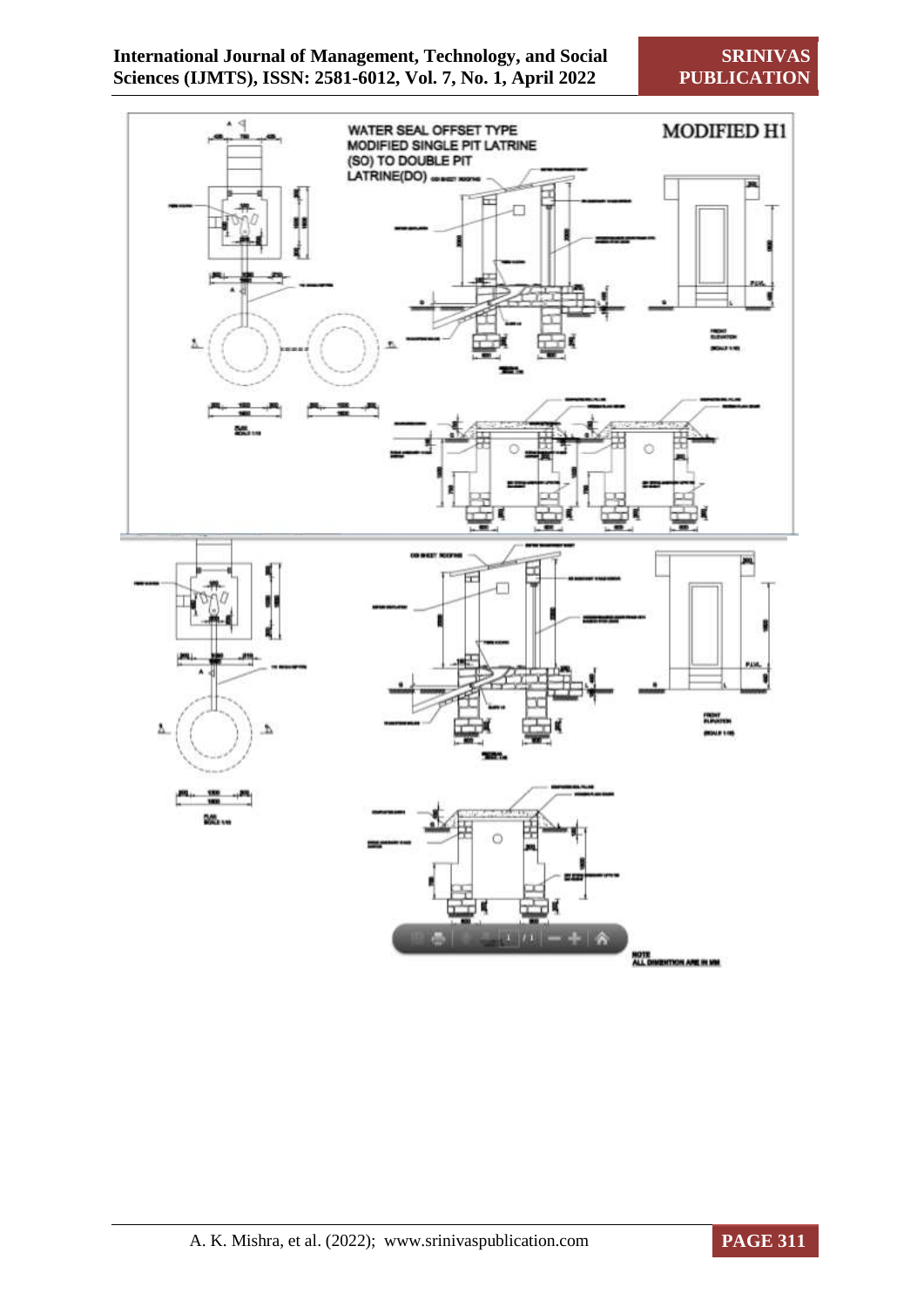

**Fig. 1:** Types of Latrines drawings

## **(b) Ventilated Improved Pit Latrine:**

The Ventilated Improved pit (VIP) latrine is the improved simple pit latrine with the provision of a vent pipe. The VIP latrine is constructed with local materials and a concrete slab. There is less foul smell than in the simple pit latrine. This is generally suitable for hilly and mountainous areas and this is cheaper, easier to construct, and appropriate when adequate water is not available. VIP latrines may be constructed with a single pit or double pit as per the requirements and availability of land.

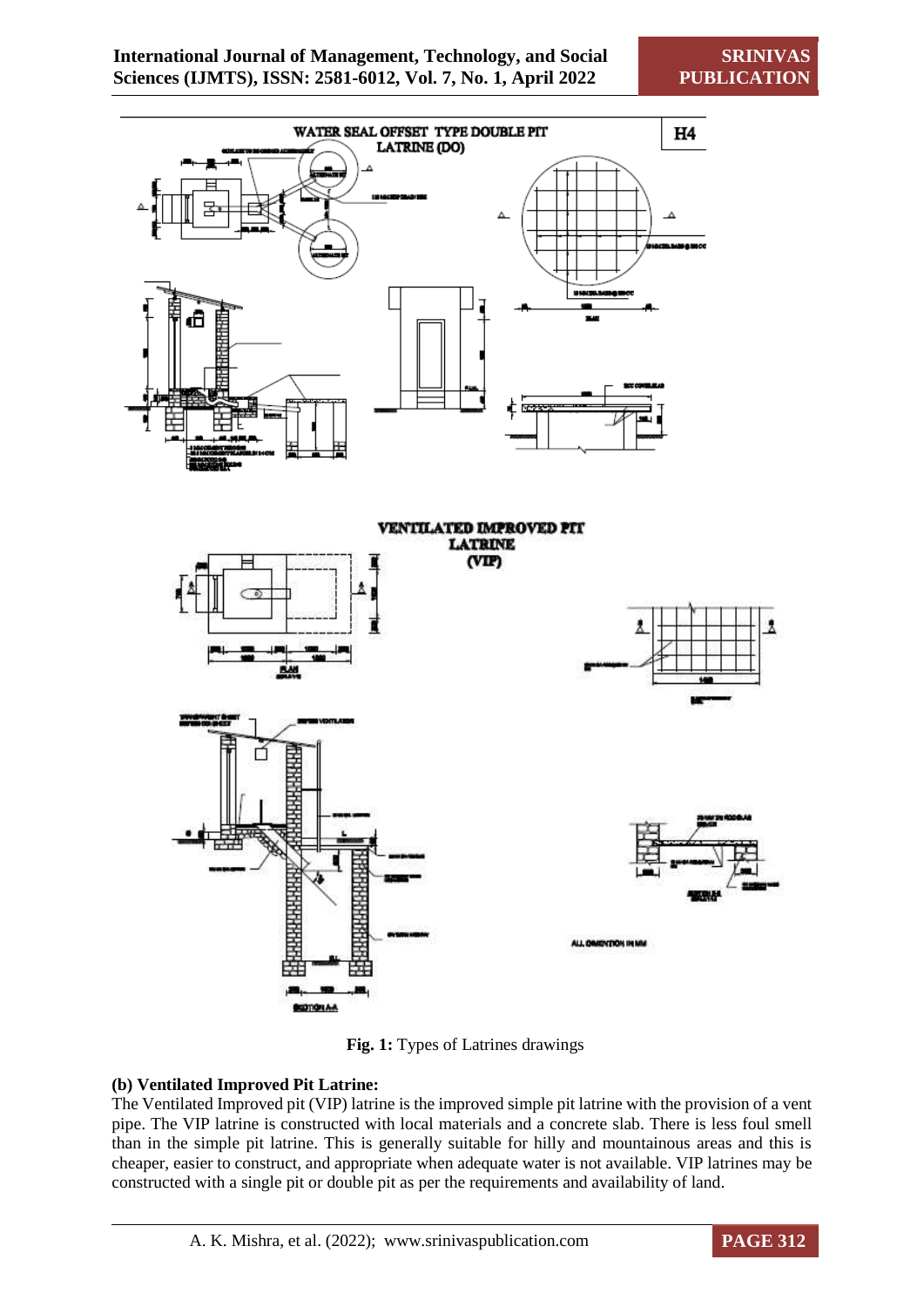#### **(c) Pour Flush water Seal Latrine:**

The pour-flush (PF) water latrines are water-dependent latrines. In Nepal different local and non-local materials are used for preparing its superstructure communities have been using 6 'B' (Brick, Block, Boulder, Bamboo, Bush, and Bag) for constructing the superstructure of latrines depending on the availability of materials and community preferences.

The PF toilet is predominantly subject to the use of water. In this toilet, water flushes out the excreta from the bowl, which comprises of water - seal commonly known as a snare. The pour-flush toilet is uncommonly planned with a water seal underneath, which requires 1-2 liters of water for flushing the excreta, some water consistently stays at the lower part of the skillet after it has been utilized.

The SULABH latrine could be used for both households and schools. The SULABH latrine is adopted in the different ecological regions in Nepal. In India, the SULABH latrine has brought about a revolutionary change in liberating the scavenger from their traditional practice of manual handling of excreta.

#### **(d) Ecological Sanitation Latrines:**

The urine-diverting latrine is called eco-san latrines. Two types of latrines of eco-san latrines have been introduced in Nepal. These are Urine-Diverting Dry latrines (UDDT) and Urine Diverting Wet Latrine (UDWT).

 $\triangleright$  Double Vault Urine Diverting (DVUD) Latrines

This is the oldest type of eco-san latrines in Nepal. This is an advanced form of the Vietnamese double vault dry latrines. The basic component of these latrines is two separate watertight chambers with vent pipes for storage of feces and one urine collection vessel. The superstructure is made of a masonry wall.

 $\triangleright$  Two vaults solar model

The basic components of this model are also the same as that of the DVUD Latrine. The only difference is that the access hole -cover changes from vertical to inclined and a metal sheet painted with black color is used as the cover. The sheets are oriented toward sunlight so that the temperature inside the chamber rises. A few of these models have been installed in Siddhipur and Kathmandu valley. Another component of the latrines is the same as that of the DVUD latrines.

 $\triangleright$  Single vault movable container Type

This model is intended for the indoor sort of dry restroom. A plastic holder mounted on the metal box is set just underneath the crouching container of the lavatory. The appearances are put away in this holder. when the compartment is topped off, it is supplanted by the next compartment. This model is appropriate for those households who lack adequate space to build latrines. This type of latrine is used in Siddhipur of Lalitpur district.

 $\triangleright$  Urine Diverting Pour Flush latrines

The model is suited specifically for the Terai regions considering easily available water and communities are not traditionally accustomed to using excreta as a fertilizer. These are two pit flush latrines with urine diversion arrangements. As in the SULABH latrine, there are two RCC pits to be used alternatively. Water is used for cleaning and flushing and urine is collected separately. This model is used in Sabaithawa (Parsa District), Darechowk (Chitwan district), and Sunawal (Nawalparasi).

#### **3.3 Overview of Sustainability Tools (Performance Indicators):**

With regards to this exploration, supportability is best-characterized even-mindedly as 'whether something keeps on staying at work past 40 hours' (Abrams, 1998). All the more explicitly, it infers the capacity to recuperate from a specialized breakdown in the framework. Incorporated with the basic origination of the term are ideas of negligible outer help, town-level financing, and the continuation of valuable assistance over the long run [16].

Maintainability is a well-connected term in current improvement practices and talks and it's perceived from various perspectives as per the circumstance wherein it is applied, it has become a perplexing term that can be applied to pretty much every framework. The world's assets are restricted and all human movement should accentuate the maintainable utilization of it. As per the International Union for Conservation of Nature (IUCN), the United Nations Environment Program (UNEP), and the World Wildlife Fund (WWF), Sustainability comprises "improving the nature of human everyday routine while experiencing inside the conveying limit of supporting eco-framework" [17].

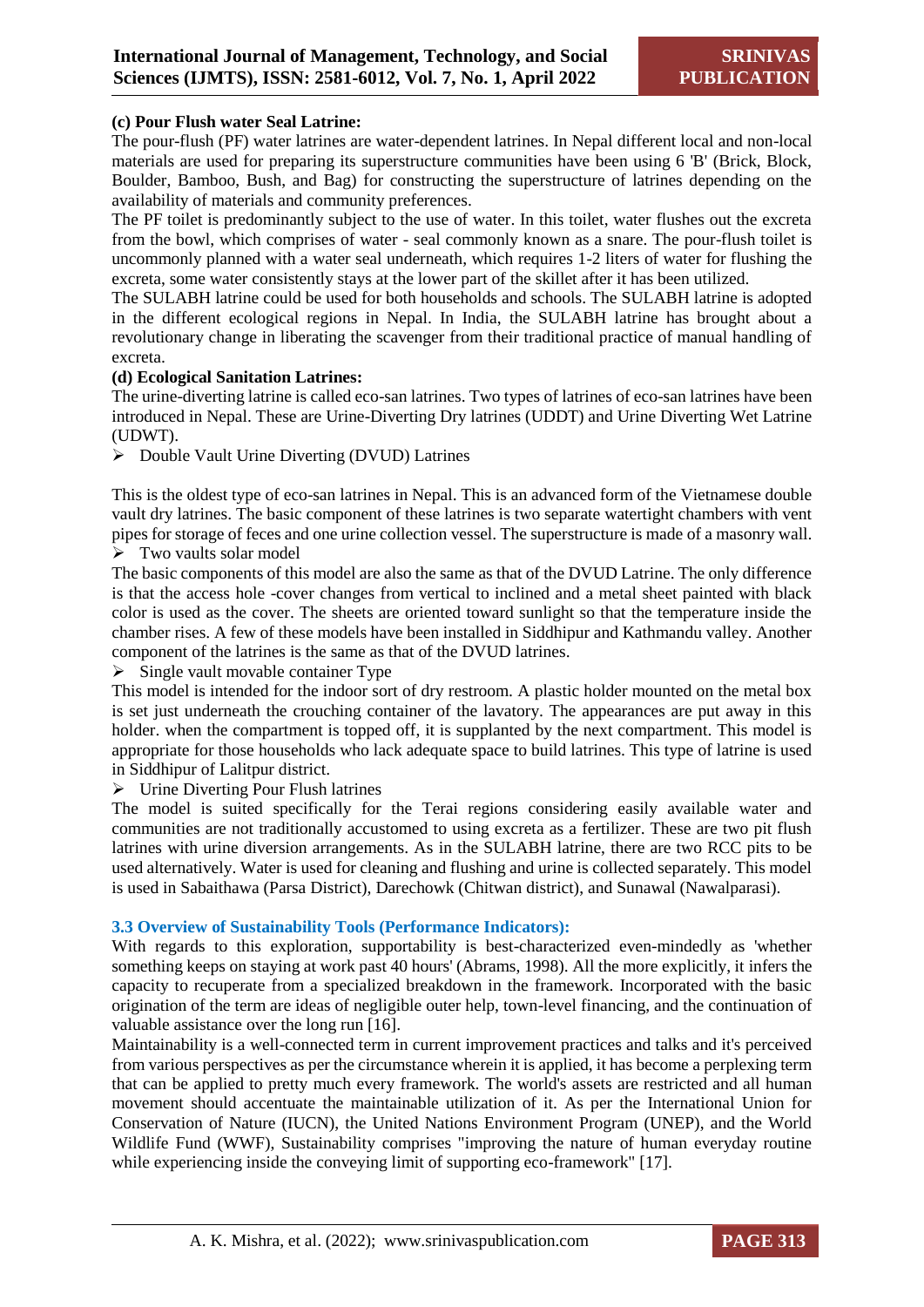#### **3.4 Key Sustainability Dimensions:**

Key maintainability measurements: Dimensions are the most significant level of supportability observing pointers embraced by Water Aid in Nepal. For water flexibility and disinfection offices four checking measurements are utilized: specialized, socio-ecological, monetary, and institutional.

Center elements among other manageability factors: - Core factors are the main maintainability factors. Each center variable is considered as 'Center' to make its relating administration area supported or not continued. Water Aid in Nepal has recognized two central factors each for water and disinfection administrations.

Factors and sub-factors adding to key measurements: - Each manageability measurement is huge administered by numerous components and sub-factors for example 'specialized as one of the maintainability measurements of disinfection administrations is enormously administered by two key variables: working of sterile toilets and state of being.

Reviewing of Dimensions: - according to the standards of multi–rules drawing near, each set model is appraised relying on the possible commitment of its criticalness in putting forth the defense feasible. The similar loads given to measurements, factors, and sub-factors were resolved through participatory strategies including area experts and field laborers. Further, each factor and sub-factor is appraised considering its noteworthiness to present the defense practical.

Dynamic: - Sub-factors is the least level patrons, hence, the grouping, estimation, and positioning fundamentals are done physically at this level just for the dynamic. Depending upon the necessary attribution of the specific sub-factors, it is estimated through an estimation arrangement of evaluation focuses (5,4,3) as appeared in the table underneath. The enumerator arranges every single sub-factors as far as, phenomenal (E), Very good (VG), good (G), fair (F), and poor (P) in the field utilizing various devices, rules, and decisions. At the sub-factor level, the screen takes the choice or all in all, chooses the best other option, given various devices indicated in the field visit checklist.

#### **3.5 Sustainability Ranking:**

A Projects administrations are positioned as far as continued, supported yet in danger (Sustained danger), and not supported tasks. The target of this kind of positioning was to help choices for future ventures (Water Aid, 2010) [18]. The supposition will be that Water Aid doesn't have to offer any help for 'continued 'ventures, requirements to give some subsequent help to 'supported yet in danger activities', and necessities to give huge undertaking recovery uphold 'not supported 'ventures.

There is five diverse sustainability Assessment Tool (SAT) that are right now being used for program observing of WASH mediations. Those instruments are as follows;

- AGUASAN- Sustainability Assessment Tool (SAT)
- Dutch WASH Alliance (DWA)
- Sustainability Factors (FIETS)
- USAID International Sustainability Index Tool (SIT)
- Sustainability (ToPPES)

### **(i) AGUASAN- Sustainability Assessment Tool (SAT):**

AGUASAN Sustainability Assessment Tool (SAT) was created by the Swiss people group of training AGUASAN for auditing existing intercession of progressing and finished projects to help future Water, Sanitation and Hygiene (WASH) program arranging. There is no merged controlling archive for the particular system for applying the apparatus yet answered to be actualized by the executing organizations in Haiti, Nepal, and Mali [19]. Social, Economic, Environmental, Institutional, Technological, and Knowledge are manageability Factors

#### **(ii) Sustainability Monitoring Framework (SMF):**

The sustainability Monitoring Framework was developed by International Research Center (IRC) and Dutch WASH Alliance (DWA) and other partners. SMF links the theory of the change process and the outcome mapping. UNICEF Mozambique has executed five rounds of manageability checks under its 1,000,000 activities (OMI) program namely Institutional, Technical, Social, Financial, and Environmental.

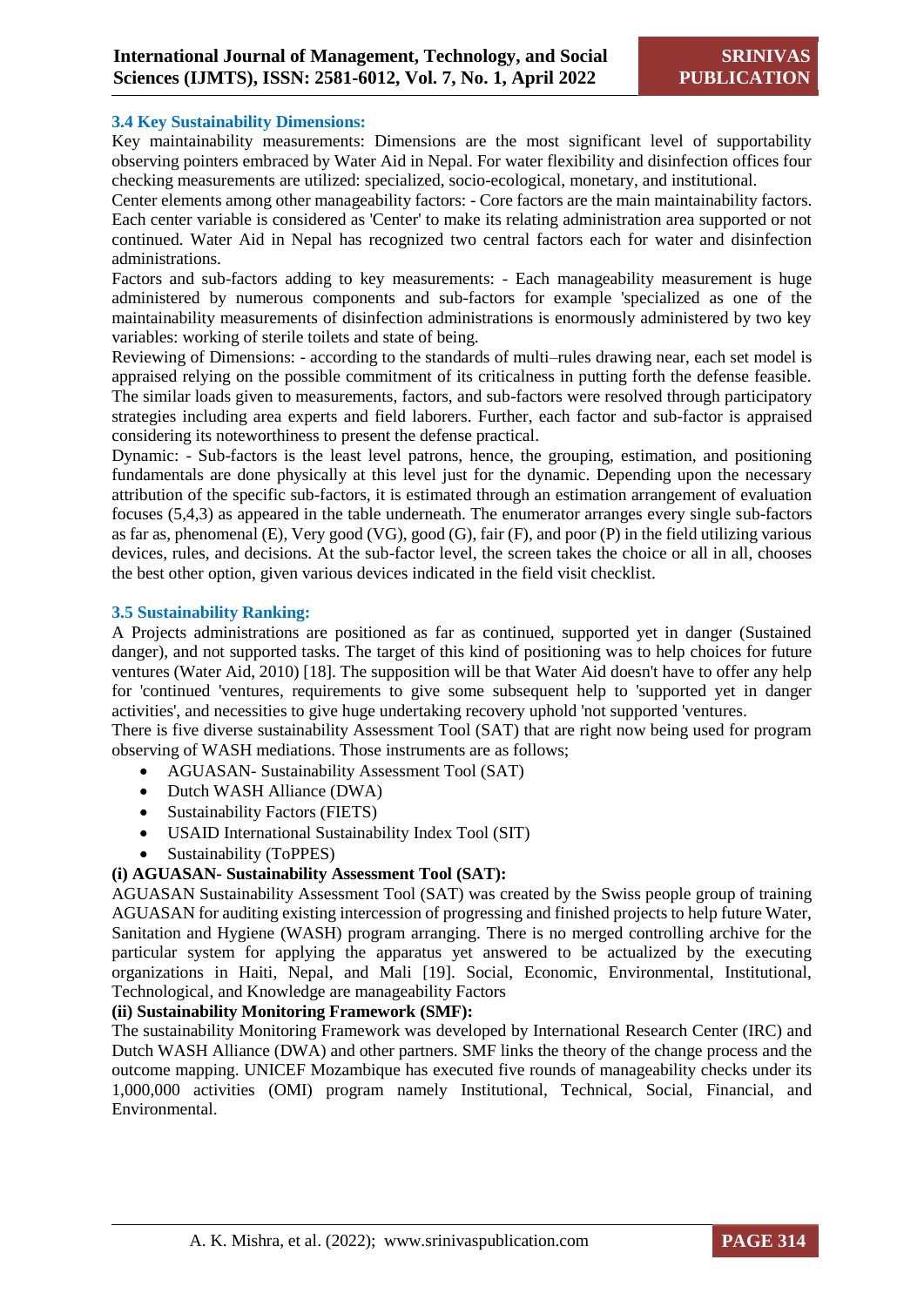#### **(iii) USAID International: sustainability Index Tool (SIT):**

In 2009, United States Agency for International Development (USAID) and Rotary International went into the key association. The supportability Index Tool (SIT) was created in 2012 [20]. Institutional, Management, Financial, Technical, and Environmental are sustainability Factors.

#### **(iv) Sustainability (ToPPES):**

ToPPES was created by water and sterilization for Africa (WSA) - as a choice emotionally supportive network to examine and foresee administration conveyance manageability for WSA venture administrators. Socio-monetary Context, Service Delivery Water assets, ecological necessities, Technical, Financial, Operation and support Institutional are supportability Factors.

#### **4. RESEARCH METHODOLOGY :**

#### **4.1 Study Area:**

Mahottari District lies in Province No. 2 of Nepal with an area of 1,002 km² and a population of 625,652 (MNIP/DWSSM-2020) [7, 20]. It was declared ODF under the supervision of D-WASH-CC with the slogan "Mahotari habitats responsibility to declare all rural municipality & municipality free from open Defecation."

The two ODF zones of two local levels of Mahottari District i.e., Khairamara of Bardibas Municipality and Pipara of Pipara Rural Municipality were selected for the study. The local levels were formed in 2073. Pipara Rural Municipality consists of 7 wards with a total population of 35524 and total households are 6490 according to the census of 2011. The total area of the rural municipality is 39.98 sq. km. The Bardibas municipality consists of 14 wards with a total population of 66358 according to the population census of 2011 [5]. The total area of the municipality is 315.6 sq. km (Figure 2). The study site was selected purposively which included wards number 1 to 7 of Pipara Rural Municipality where the total household number was 1275 and Khairamara community wards no. 10 and 11 had household numbers 1522.



**Fig. 2:** Selected Municipalities of Mahottari District for the Study Purpose

#### **4.2 Primary Data Collection:**

#### *Key Informant Interview*

Interviews with local level implementers and the DWSSM were conducted to collect the information required for the study with a help of a checklist. A total of 18 key informant interviews were conducted.

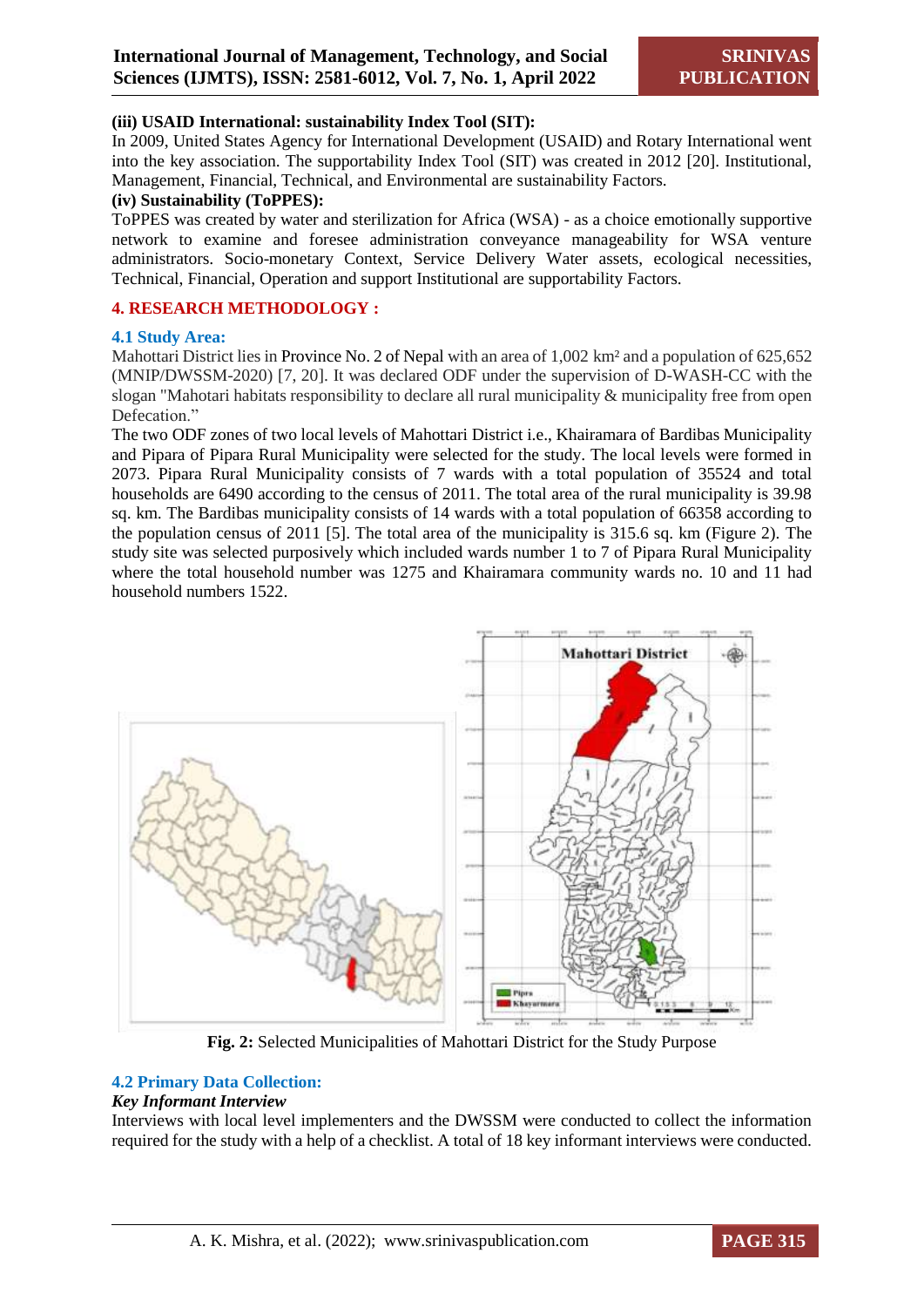#### *Focus Group Discussion*

A total of two Focus Group Discussions (FGDs) were carried out in two selected communities. The number of participants in total who conducted FGDs was 90. The FGDs were mainly focused on the factors associated with the achievement of the ODF zone and were facilitated with a help of a checklist and the members presented in each FGD along with the names of the places are provided.

#### *Households Questionnaire Survey*

A household questionnaire survey was conducted amongst the selected households of the two selected sites (*Pipara and Khairamara*) of the Pipara Rural Municipality and Bardibas Municipality with the help of a pre-administered set of questionnaires. The household survey was conducted to assess the condition of the exiting latrines which could help to ascertain the sustainability of the household's latrines. Physical observation of the latrines was also done simultaneously with the household survey. The total numbers of respondents were 97.

#### *Study Population and Sample Size*

Yamane's formula was used to determine the sample size to best represent the total households of the selected VDCs. The total number of households from the selected VDCs is 2797 as cited in Mishra and Sharestha, 2017 [21].

 $n = N / \{1+N^*(e^2)\}\dots$  (i)

Where:  $n =$  Sample Size

N= Total population

 $e =$ Margin of error (10 %)

#### **Table 2:** Total Number of Households and Sampled households

| <b>S. N.</b> | <b>ODF RM/M</b>           | <b>Total Households</b> | <b>Sample Households</b> |
|--------------|---------------------------|-------------------------|--------------------------|
|              | Bardibas municipality     |                         |                          |
| a            | Khayarmara community      | 1522                    | 54                       |
|              | (ward no. $10$ and $11$ ) |                         |                          |
|              | Pipara Rural Municipality |                         |                          |
| a            | Pipara ward no. 1 to 9    | 1275                    |                          |
|              | <b>Total</b>              | 2797                    | 07                       |

Here, we know  $N = 2797$  HHs

The sample size (n) derived for the above calculation is 97 households. The calculated sample size (97 households) was distributed proportionately amongst the total number of households in the selected VDCs; the distribution of sample size proportionate to the present households of the VDC is shown in table 2.

#### *Research Matrix*

The matrix illustrating the research objectives, data collection tools, data sources, and analysis methods is shown in table 3.

| <b>Table 3: Research Matrix</b>                                                                       |                                                                                                                                                      |                                                                                                             |                                                                                                    |  |  |
|-------------------------------------------------------------------------------------------------------|------------------------------------------------------------------------------------------------------------------------------------------------------|-------------------------------------------------------------------------------------------------------------|----------------------------------------------------------------------------------------------------|--|--|
| <b>Objective</b>                                                                                      | <b>Data Collection Tools</b>                                                                                                                         | <b>Data source</b>                                                                                          | <b>Analysis Method</b>                                                                             |  |  |
| To find out the<br>convenient and<br>cost-effective<br>design of the<br>latrine for the<br>study area | The question naire,<br>Interview with checklist<br>marks analysis with local<br>implementers, household<br>alongside field<br>observations, FGD, KII | Household Level &<br><b>Local Implementers</b><br>like D/M/V-WASH-<br>CC, WSSSDO, and<br>other stakeholders | Descriptive Qualitative<br>analysis<br>Cost analysis for<br>construction latrines, C-B<br>analysis |  |  |

#### **5. RESULTS AND DISCUSSION :**

#### **5.1 Existing Latrine Types and their Sustainability:**

It is important to identify what types of latrines are being constructed in the study area, are the latrines being constructed just for the namesake? Simple digging a trench also serves as a latrine but its sustainability is the greatest concern. During the household survey, detailed observation of the latrines

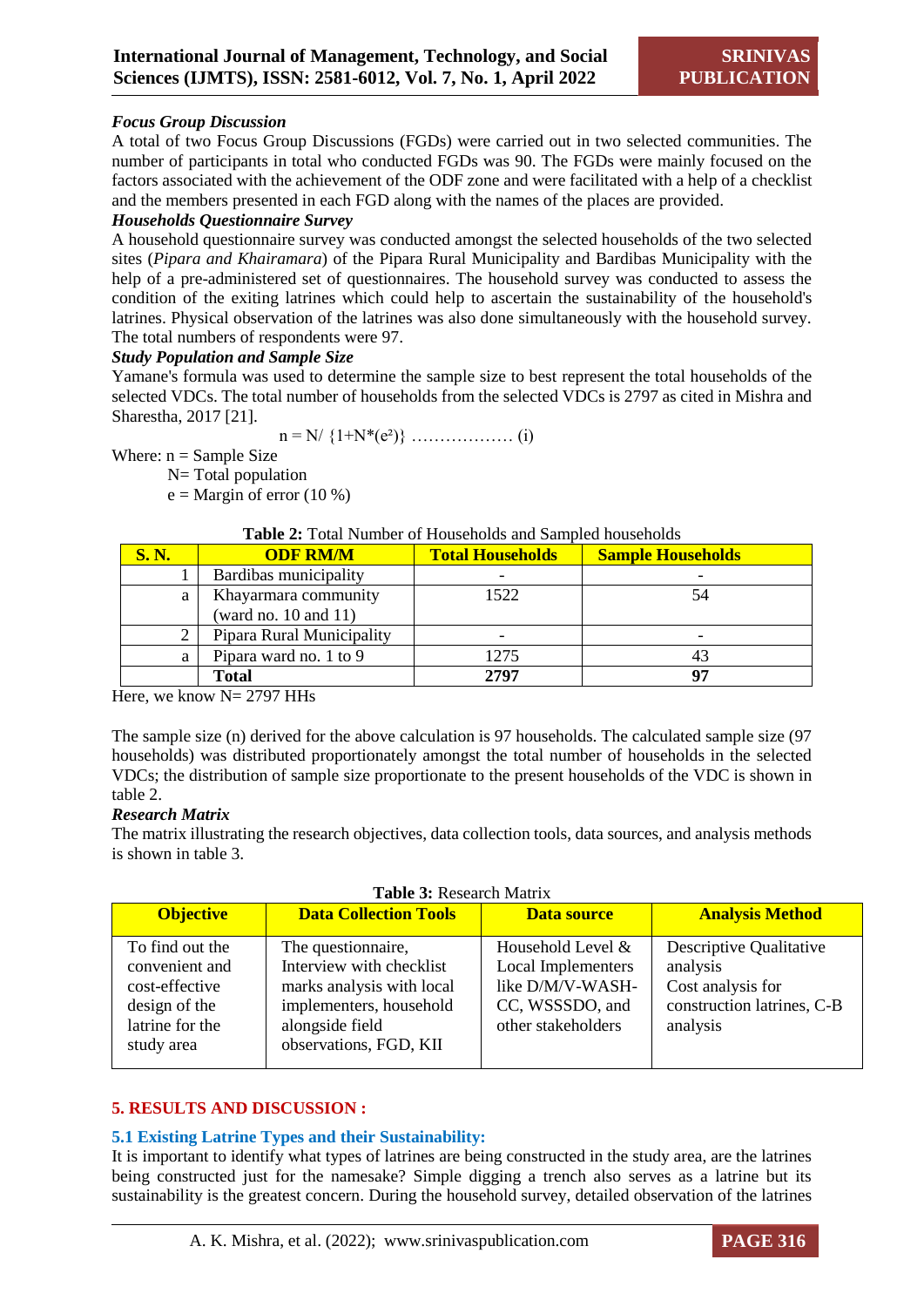## **International Journal of Management, Technology, and Social Sciences (IJMTS), ISSN: 2581-6012, Vol. 7, No. 1, April 2022**

was also carried out, it was found that altogether three different types of latrines are existing in the study area. Those types are (i). Water Seal Offset type (SO), (ii). Latrine with a septic tank, (iii). Water Seal Offset Type Double Pit Latrine (DO). Among the total sampled households, 81 % of the latrines were Water Seal Offset Single Pit Latrine, 12 % of latrines are of Latrines with Septic Tank and 7% were Water Seal Offset Type Double Pit Latrine. Inhabitants have constructed Water seal offset single pit latrines (H1) in all the selected study sites which is the most dominating type of latrine in the study area followed by latrines with a septic tank and water seal offset type double pit latrine (Field Visit, 2020). The percentage distribution of the types of latrines in the two studied sites is shown in Table 4.

| <b>Name of Study Sites</b> |    | <b>Water seal offset</b><br>type Single Pit<br><b>Latrine</b> | <b>Table To I</b> ypes of Household Latinics<br><b>Septic Tank</b> |          | <b>Water seal</b><br>offset type<br><b>Double Pit</b><br><b>Latrine</b> |          | <b>Total</b> |
|----------------------------|----|---------------------------------------------------------------|--------------------------------------------------------------------|----------|-------------------------------------------------------------------------|----------|--------------|
|                            | SO | $% -age$                                                      | <b>ST</b>                                                          | $% -age$ | DO                                                                      | $% -age$ |              |
| Khayarmara                 | 43 | 80%                                                           |                                                                    | 13%      | 4                                                                       | 7%       | 54           |
| Pipara                     | 35 | 81%                                                           |                                                                    | 12%      | 3                                                                       | 7%       | 43           |
| Total                      | 78 | 81%                                                           | 12                                                                 | 12%      |                                                                         | 7%       | 97           |

#### **Table 4:** Types of Household Latrines

(Source: Field Survey, 2020)

The study also tried to assess the sustainability of these constructed latrines of different types in the study sites through multi-criteria analysis which considered technical, social-environmental, financial, and institutional aspects of sustainability. The values of sustainability as mentioned under methodology were compared with the criteria proposed by Water Aid in 2010. It was found that 84 out of 97 constructed latrines fall under the sustainable category, 7 latrines come under the sustained but risk category and the remaining 6 latrines are not sustained. Out of 97 sampled latrines in Khayarmara, 47 latrines fall under sustained latrines, 4 latrines fall under sustained but at risk while the remaining 3 latrines are not sustained. Similarly, 37, 3, and 3 latrines of Pipara fall under sustained latrines sustained but at-risk latrines, and non-sustained latrines respectively. The sustainability status of the latrines in the study area is shown in table 5.

| <b>Name of Study Sites</b> | <b>Sustained Latrine</b> |      | <b>Sustained but at</b><br><b>Risk Latrine</b> |               | <b>Not sustained</b> |               | <b>Total</b> |
|----------------------------|--------------------------|------|------------------------------------------------|---------------|----------------------|---------------|--------------|
|                            | <b>SL</b>                | $\%$ | <b>SAR</b>                                     | $\frac{0}{0}$ | <b>NS</b>            | $\frac{0}{0}$ |              |
| Khayarmara                 | 47                       | 87%  |                                                | 7%            |                      | 6%            | 54           |
| Pipara                     | 37                       | 86%  | 3                                              | 7%            |                      | 7%            | 43           |
| Total                      | 84                       | 87%  |                                                | 7%            | 6                    | 6%            | 97           |

#### **Table 5:** Sustainability Status of the Latrine

#### **5.2 Cost and Benefits of Different Latrine Types Existed in Mahottari District:**

From table 6, it was observed that around 87 % of the latrines constructed in the community are sustainable latrines whereas the remaining 13 % of the sampled latrines are either at risk or not sustained (Field Visit, 2020); the assessment of major causes of their non-sustainability here becomes important. Therefore, a cost-benefit analysis of different latrine types existing in the study area was carried out to find out the appropriate latrine type for the local inhabitants of the Mahottari district depending on their socio-economic conditions.

The total cost of construction of different types of latrines was also calculated based on the required material for the construction and the prevailing district rate of the materials. Direct Pit (DP) latrine construction was found to be cheaper as no significant work is needed; work is limited to digging a trench on the ground and establishing the latrines. The cost of construction of a Latrine with a Septic tank (LST) was NRs 28,700; similarly, the cost of construction of a Water Seal Offset type Single Pit (SO) Latrine was NRs. 13,500; and the cost of construction for Water Seal Offset type Double Pit Latrine (DO) was found to be NRs. 16,180.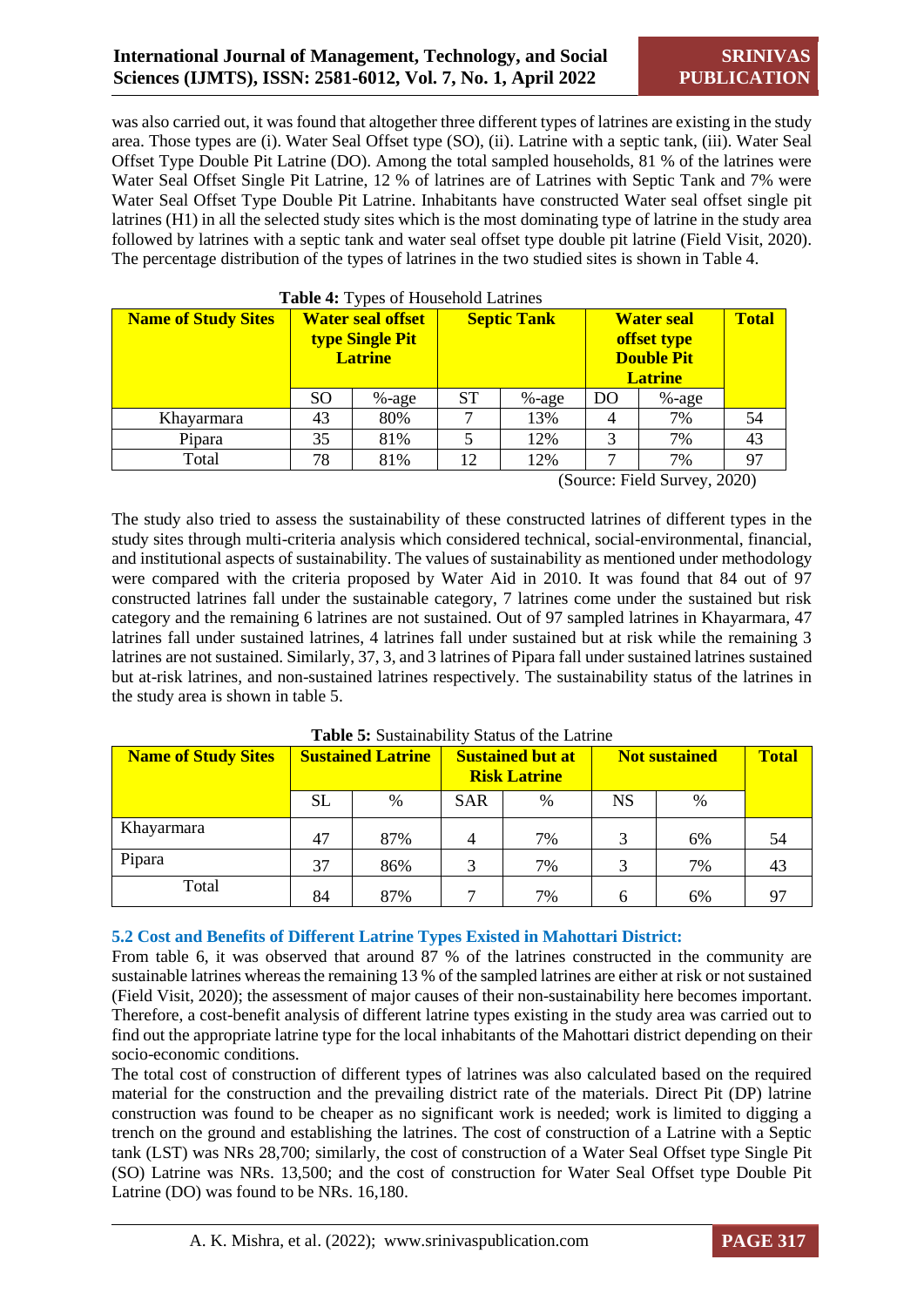| <b>S. N.</b> | <b>Particulars</b>  |       | <u>r qʻ</u> |       |
|--------------|---------------------|-------|-------------|-------|
|              | Technical           | 72.06 |             | 81.15 |
|              | Social /Environment | 71.12 | OO.         | 75.35 |
|              | Financial           | 72.41 |             | 73.16 |
|              | Institutional       | 72 23 |             | . 14  |

Similarly, the benefits of having each of these latrines were also reviewed through secondary sources, which are shown in table 8. The benefits of these latrines are compared based on various evaluation criteria such as suitability, construction cost, and other benefits.

The yearly income from the manure obtained from both pits was analyzed. The income of DO is Rs.3000 per year while the income of SO is Rs 1500 per year. It implies that DO is better than SO.

| <b>Table 7:</b> Cost of Construction of Different Types of Latrines |                                       |        |        |        |  |
|---------------------------------------------------------------------|---------------------------------------|--------|--------|--------|--|
| <b>S.N.</b>                                                         | LST<br><b>Particulars</b><br>DO<br>SO |        |        |        |  |
|                                                                     | Cost in NRs                           | 13,500 | 28,700 | 16,180 |  |

From calculation and observation, both SO and DO were found to be sustainable. However, SO is observed to be more suitable for small families and DO for a larger family. From economic benefit analysis, DO was found to be more sustainable compared to SO. The direct observation also reveals that DO was more sustainable than SO. Overall, it was concluded that DO was liked better locally and also more sustainable than SO.

As per the sustainability status of ODF through multi-criteria analysis consisting of technical, socioenvironmental, financial, and institutional aspects, the water seal offset type double pit latrines (DO) are the appropriate design of the latrine because it has too many benefits/advantages over another type of latrine in Terai areas of Nepal like Mahottari District.

|  |  | Table 8: Comparative Assessment of Existing Different Types of Latrines |
|--|--|-------------------------------------------------------------------------|
|  |  |                                                                         |

| <b>Factors</b>      | <b>Single Pit Latrine</b><br><b>(SO)</b> | <b>Latrine with septic tank</b>                                                                                                                                                                        | <b>Double Pit Latrines (DO)</b>                                                                                                                                     |
|---------------------|------------------------------------------|--------------------------------------------------------------------------------------------------------------------------------------------------------------------------------------------------------|---------------------------------------------------------------------------------------------------------------------------------------------------------------------|
| <b>Suitability</b>  | Suitable for small<br>family members.    | The latrine with a septic<br>tank is the best type of<br>latrine with the provision<br>of a septic tank to digest<br>black water anaerobic<br>process and waste the<br>effluent through a soak<br>pit. | Suitable for a big family.<br>When the first pit gets<br>filled up, the flow of<br>excreta has to be diverted<br>to the second pit                                  |
|                     | It is suitable to model<br>for all.      | It is also an offset type.                                                                                                                                                                             | Two leach pits are<br>connected to one single<br>pour-flush latrine.                                                                                                |
| <b>Construction</b> | Low cost.                                | High cost-environment                                                                                                                                                                                  | Twin-pit latrines are a                                                                                                                                             |
| Cost                |                                          | friendly construct.                                                                                                                                                                                    | high convenience.                                                                                                                                                   |
| <b>Other</b>        | 1-2 liters of water for                  | Latrine with septic tank                                                                                                                                                                               | The twin pit may be the                                                                                                                                             |
| factors             | flushing the excreta.                    | needs a properly designed<br>septic tank along with a<br>soak pit to soak away<br>effluent                                                                                                             | RCC ring or honeycombed<br>brick masonry wall, there<br>is no concrete in the<br>bottom twin pit, it works<br>as the soak pit. the cover is<br>used as an RCC cover |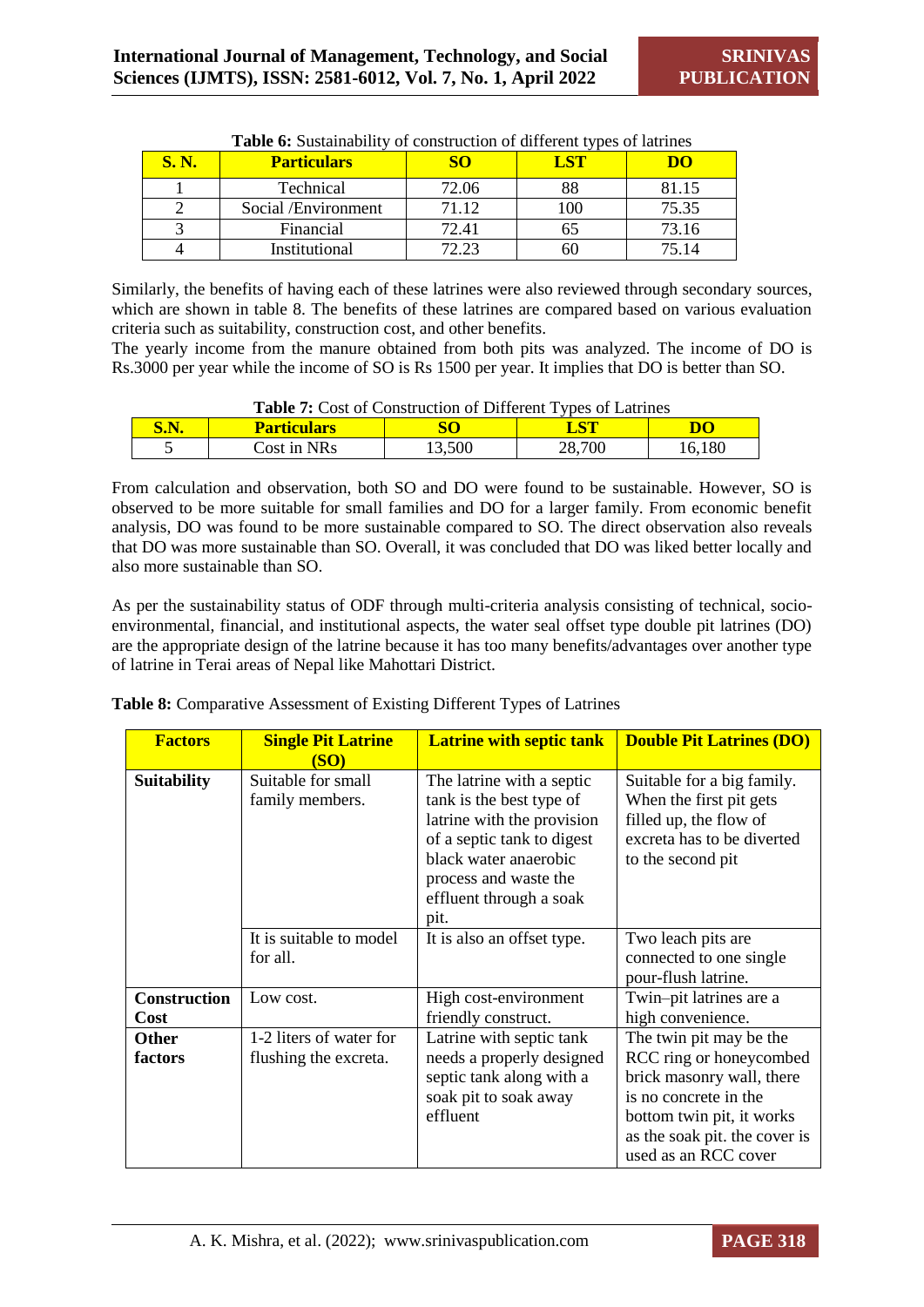| Some water always<br>remains at the bottom<br>of the pan after it has<br>been used.                                                                   | It is generally suitable for<br>Terai areas where there is<br>no sewerage system. | The pipe is constructed in<br>the shape of "Y" from the<br>chamber of HDPE.                                                                  |
|-------------------------------------------------------------------------------------------------------------------------------------------------------|-----------------------------------------------------------------------------------|----------------------------------------------------------------------------------------------------------------------------------------------|
| Different Local and<br>Non Local materials<br>are used for preparing<br>its superstructure                                                            | It works for years before<br>the septic tank needs to be<br>cleared.              | The advantage is that<br>when the first pit is filled,<br>use another pit, when the<br>first pit human excreta is<br>used as compost manure. |
| Communities have<br>been using 6" B"<br>(Brick, Block,<br>Boulder, Bamboo,<br>Bush & Bag for<br>constructing the<br>superstructure of the<br>Latrine. |                                                                                   | This type of latrine is<br>hygienic for foul smell,<br>flies, insects                                                                        |
| In this type of Latrine,<br>water flushes out the<br>Excreta from the bowl,<br>which consist of a<br>water seal generally<br>known as a trap          |                                                                                   |                                                                                                                                              |

#### **5.3 Possibility of Modification of Existing Latrines to make them Sustainable:**

Based on the above discussion the possibility of changing the existing latrine types considering the cost and benefits of the latrines with due consideration of the economic conditions of Mahottari District was also carried out in the study. As most of the sampled households of the two studied sites cater to Water Seal Offset Type Single Pit Latrine, the cost of a possible modification to convert into a double pit was carried out. The existing Water Seal Offset Type Single Pit Latrine (SO) consists of only one chamber for collecting feces which can be extended in two ways as shown in the drawing to make it a Water Seal Offset Type Double Pit Latrines (DO) types, which demand small amount for extension of the existing types. The cost of converting Water Seal Offset Type Single Pit Latrine into Water seal offset type Double Pit Latrine as proposed earlier came out to be NRs. 4,492. It was found out that while constructing new latrines in Mahottari District, Water Seal Offset Type Double Pit Latrine is preferred and recommended, as the cost of construction associated with it comes out to be nominal with more associated benefits. However, if the present latrine type has to be modified into Water Seal Offset Type Double Pit Latrine as far as possible to harness the benefits of the latrines.

#### **6. CONCLUSION :**

Mahottari District has been maintaining the ODF status and it has been oriented to achieve the state of total sanitation. Mostly water seal offset type single pit latrine (SO) dominates the study areas followed by latrine with a septic tank and others. More than 85 % of the existing latrines (N=97) fall under sustained latrines (SL) while the remaining percent fall under sustained but at risk (SAR) and not sustained (NS) categories.

The dominating Water Seal Offset Type single pit latrine (SO) needs to be converted into Water Seal Offset Type Double Pit Latrine (DO) for its longevity. This is because while constructing a new latrine in Mahottari District, the Water Seal Offset Type Double Pit Latrine (DO) is preferred and recommended as the most appropriate one due to various benefits. The study also tried to calculate the cost of converting Water Seal Offset Type Single Pit Latrine (SO) into Water Seal Offset Type Double Pit Latrine. The modification cost is slightly higher than the cost of constructing new DO-type latrines. So, constructing Water Seal Offset Type Double Pit Latrine (DO) is cheaper than modifying Water Seal Offset Type Single Pit Latrine (SO).

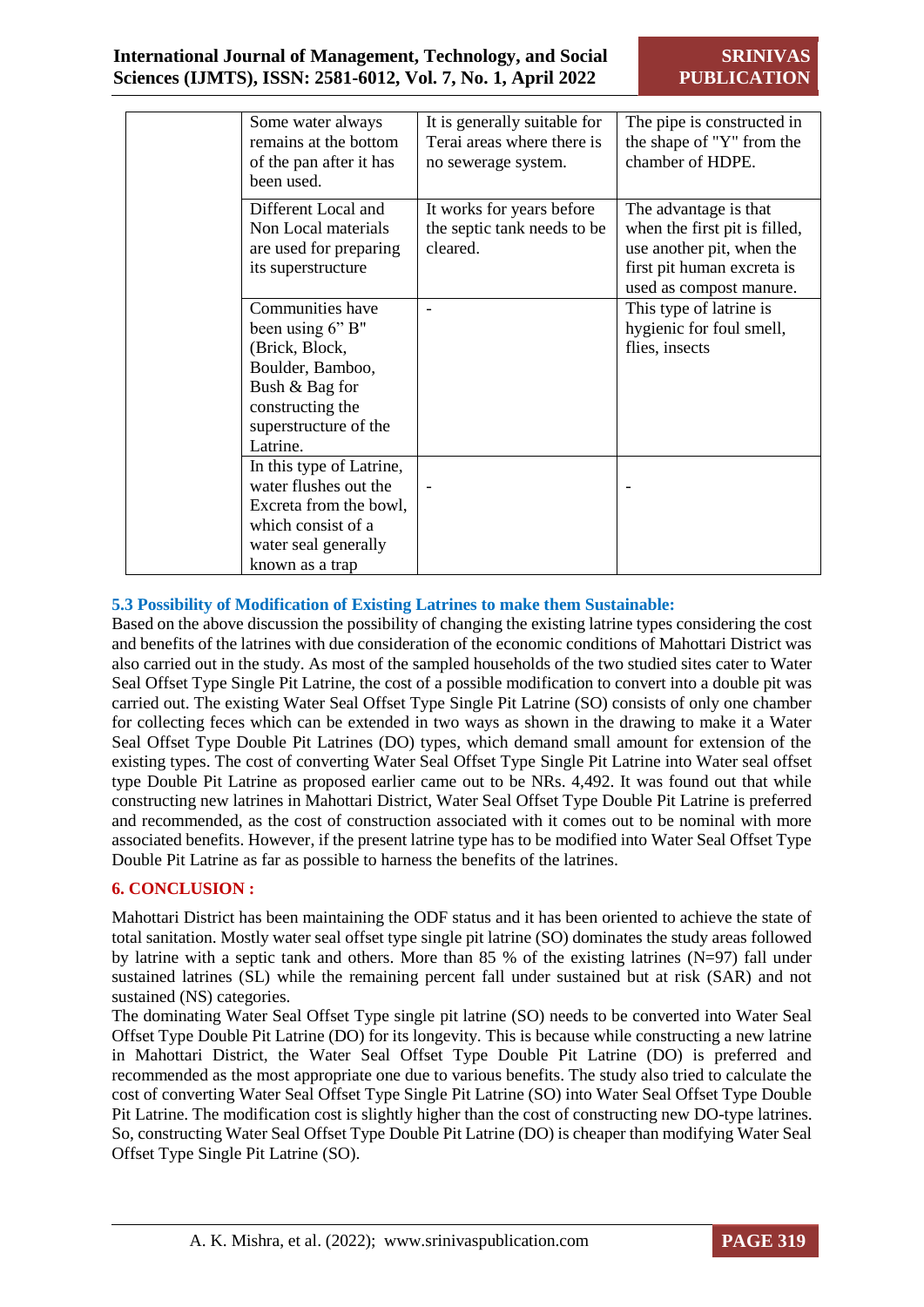#### **7. RECOMMENDATIONS :**

Promote DO-type latrines in the study areas as it possesses multiple benefits. The most prevalent present SO type latrine in the study area should be converted into DO type to ensure ODF sustainability. Fecal Sludge Management (FSM) needs to be focused to achieve the sanitation goal set in the 15th Plan of the Government of Nepal and SDG 6.2.

#### **8. ACKNOWLEDGEMENTS :**

The Author wish thanks DWSS, GON for financial support and thankful to Er. D.K. Jha for showing confidence to grant the research work.

#### **REFERENCES :**

- [1] Mishra A. K. (2019). Housing Needs Fulfillment for Low-income Group. *LivaS: International Journal on Livable Space, 04*(2), 40-47. DOI: [http://dx.doi.org/10.25105/livas.v4i2.](http://dx.doi.org/10.25105/livas.v4i2) [Google Scholar](https://trijurnal.lemlit.trisakti.ac.id/livas/article/view/5630) ×
- [2] Mishra, A. K., Aithal, P. S. and Hamid Saremi (2020). Financial Mobilization Status of People Housing Program; A case of Rupandehi District of Nepal. *International Journal of Case Studies in Business, IT, and Education (IJCSBE), 4*(2), 193-202. DOI: [http://doi.org/10.5281/zenodo.4108162.](http://doi.org/10.5281/zenodo.4108162) [Google Scholar](https://papers.ssrn.com/sol3/papers.cfm?abstract_id=3745850) ×
- [3] Mishra A. K. & Shah S.K. (2018). Estimating Housing Unit for Low Income Group of People in Kathmandu, Nepal. *NOLEGEIN Journal of Operations Research & Management, 1*(2), 16-27. [Google Scholar](https://www.researchgate.net/profile/Anjay-Mishra/publication/329150451_Estimating_Housing_Unit_for_Low_Income_Group_of_People_in_Kathmandu_Nepal/links/5bf7f2e5458515a69e362a3e/Estimating-Housing-Unit-for-Low-Income-Group-of-People-in-Kathmandu-Nepal.pdf) ×
- [4] Shah, S. K., & Mishra, A. K. (2018). Review on Global Practice of Housing Demand Fulfilment for Low Income Group People. *NOLEGEIN Journal of Business Ethics, Ethos & CSR, 1*(2), 5-16. [Google Scholar](https://www.researchgate.net/profile/Anjay-Mishra/publication/329164106_Review_on_Global_Practice_of_Housing_Demand_Fulfilment_for_Low_Income_Group_People/links/5bf90f16a6fdcc538816bf7e/Review-on-Global-Practice-of-Housing-Demand-Fulfilment-for-Low-Income-Group-People.pdf) ×
- [5] Jha D. K., Jha T. (2019). Factors Contributing to Managementof Open-Defecation-Free Movement of Sanitationin Mahotari District in Nepal. *J Adv Res Busi LawTech Mgmt, 2*(1), 21-35. [Google Scholar](https://www.researchgate.net/profile/Tulika-Jha-2/publication/340246588_Factors_Contributing_to_Management_of_OpenDefecation-Free_Movement_of_Sanitation_in_Mahottari_District_in_Nepal/links/5e7eb38592851caef4a579ae/Factors-Contributing-to-Management-of-OpenDefecation-Free-Movement-of-Sanitation-in-Mahottari-District-in-Nepal.pdf)  $\lambda$
- [6] MOU, 2069/070. *Annual Progress Report,* Singhdarbar, Kathmandu, Nepal. [https://dwssm.gov.np](https://dwssm.gov.np/)
- [7] NMIP, DWSSM, (2020). *National wide Coverage and Functionality status of Water supply and Sanitation in Nepal,* Kathmandu. [https://dwssm.gov.np/wp-content/uploads/2019/05/Report-](https://dwssm.gov.np/wp-content/uploads/2019/05/Report-2014.pdf)[2014.pdf](https://dwssm.gov.np/wp-content/uploads/2019/05/Report-2014.pdf)
- [8] UNICEF, (2009). *Soap, Toilet, and Taps, A foundation for Healthy children, How Unicef Supports Water, Sanitation and Hygiene (WASH). [https://www.unicef.org/wash.](https://www.unicef.org/wash)*
- [9] NSHCC, (2011). *National Sanittaion and Hygiene Coordination Committee, Rural water, Saanittaion and Hygiene (WASH) Approach Paper,* Kathmandu. available at [https://www.exemplars.health/-/media/files/egh/resources/stunting/nepal/part-2/sanitation-and](https://www.exemplars.health/-/media/files/egh/resources/stunting/nepal/part-2/sanitation-and-hygiene-master-plan.pdf)[hygiene-master-plan.pdf](https://www.exemplars.health/-/media/files/egh/resources/stunting/nepal/part-2/sanitation-and-hygiene-master-plan.pdf)
- [10] NSHCC, (2020). *Collection of Sanittaion Declation* : National sanitation and Hygiene Coordianation Committee, DWSSM. [https://dwssm.gov.np](https://dwssm.gov.np/)
- [11] SOPHEN, (2020). *A Technical Journal of Water, Sanittaion, Health and Environment issued on the Occasion of World water day 2020,* Kathmandu. [www.sophen.org/page/view?perma=conference-2020](http://www.sophen.org/page/view?perma=conference-2020)
- [12] DWSSM, (2011). *Sanittaion nad Hygiene Master Plan (SHMP),* Kathmandu. [https://www.exemplars.health/-/media/files/egh/resources/stunting/nepal/part-2/sanitation-and](https://www.exemplars.health/-/media/files/egh/resources/stunting/nepal/part-2/sanitation-and-hygiene-master-plan.pdf)[hygiene-master-plan.pdf](https://www.exemplars.health/-/media/files/egh/resources/stunting/nepal/part-2/sanitation-and-hygiene-master-plan.pdf)
- [13] MOPPW, (2011). *Water supply and sanittaion (WASH), Sector Status Report, Singhdarbar,* Kathmandu, Nepal. [http://nwash.mowss.gov.np](http://nwash.mowss.gov.np/)